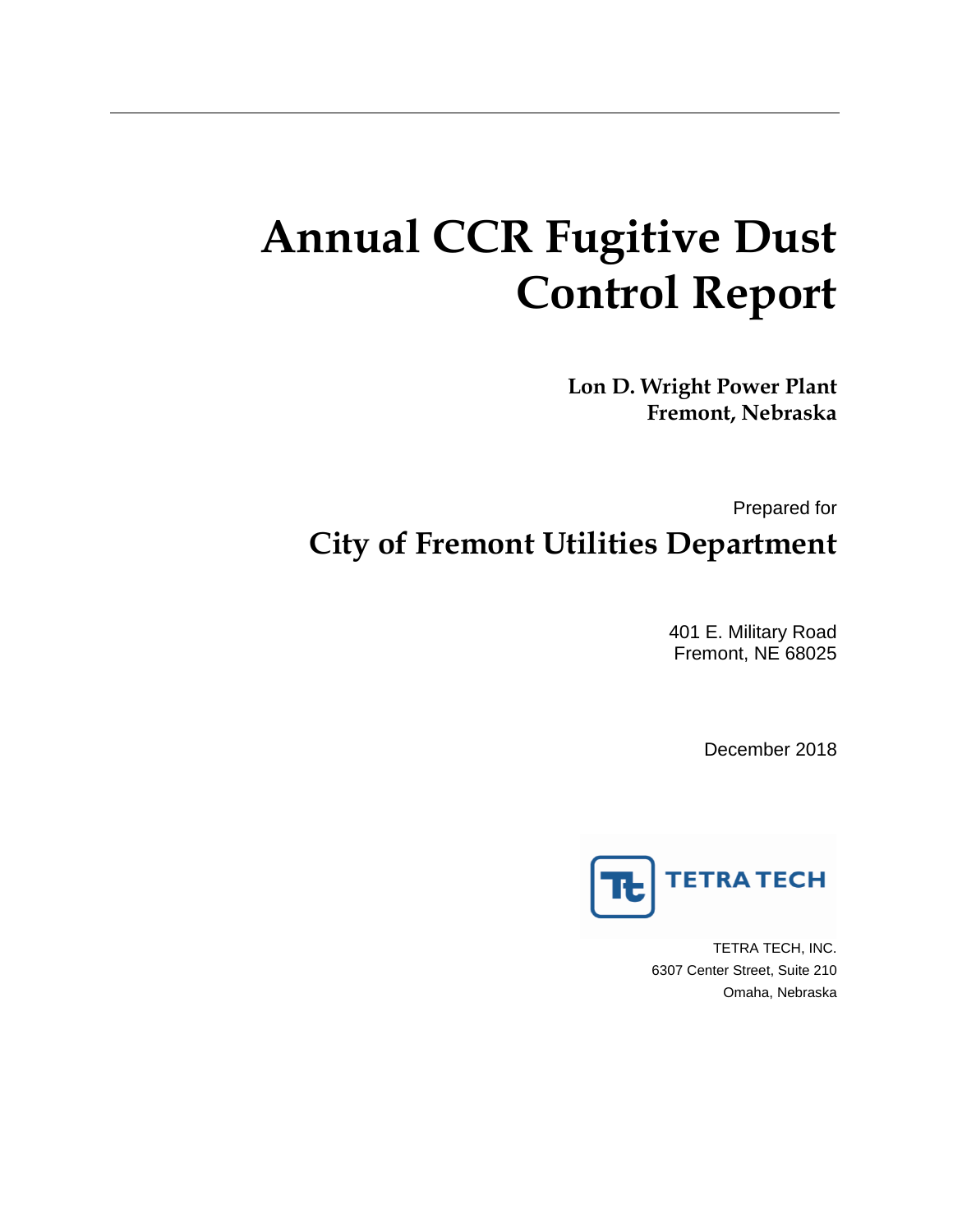## **Contents**

| <b>Section</b> |                                                                   | Page |
|----------------|-------------------------------------------------------------------|------|
|                |                                                                   |      |
| 1.1            |                                                                   |      |
| 1.2            | Purpose and Scope of the Annual CCR Fugitive Dust Control Report1 |      |
| 1.3            |                                                                   |      |
|                |                                                                   |      |
| 2.1            |                                                                   |      |
| 2.2            |                                                                   |      |
| 2.3            |                                                                   |      |
| <b>Tobloc</b>  |                                                                   |      |

#### **Tables**

| Table 1 |  |  |  |
|---------|--|--|--|
|---------|--|--|--|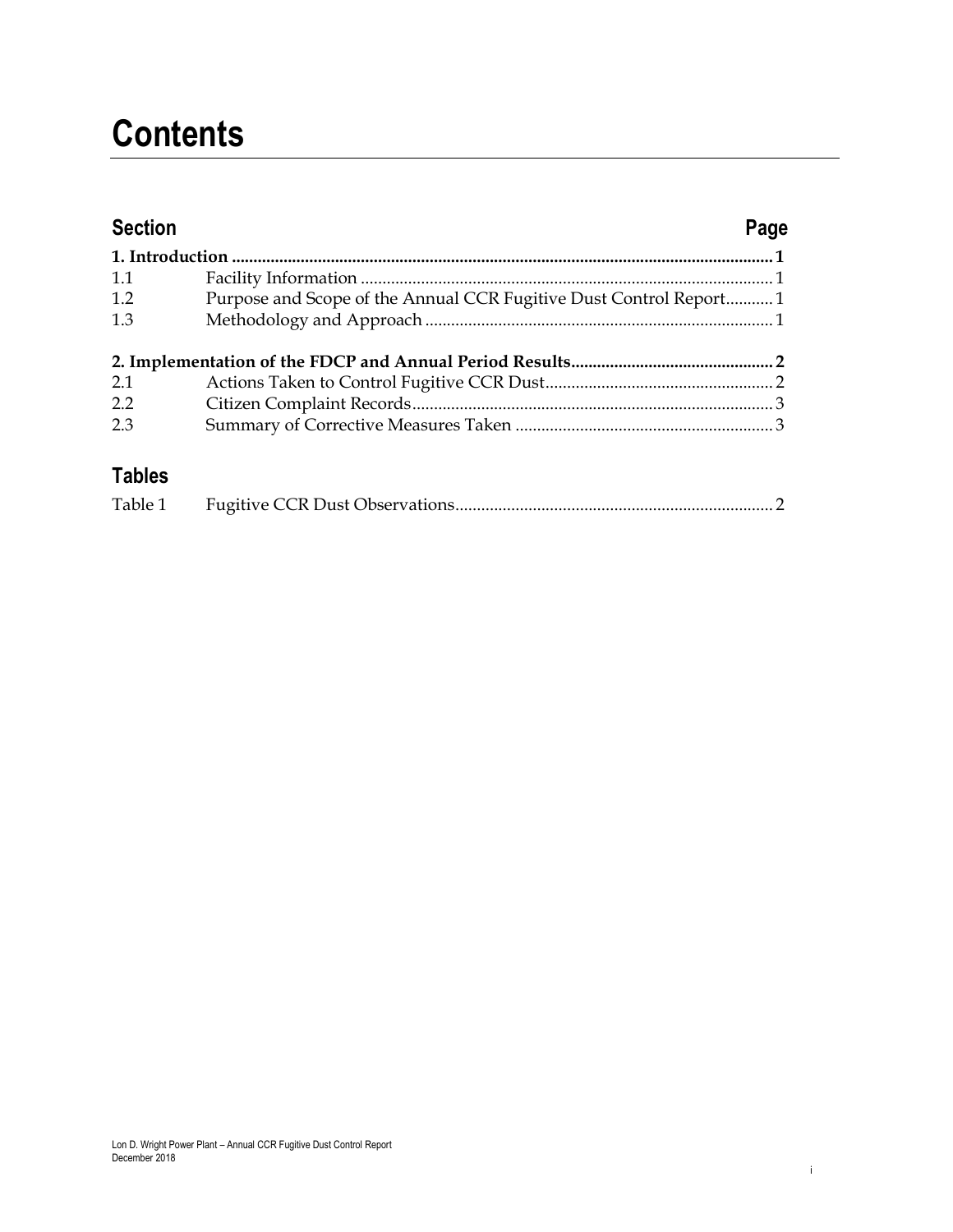#### **Section 1: Introduction**

| 1.1<br><b>Facility Information</b> |                                             |
|------------------------------------|---------------------------------------------|
| <b>Facility Name:</b>              | Lon D. Wright Power Plant                   |
| <b>Facility Street Address:</b>    | 2701 E. First St.<br>Fremont, NE 68025      |
| 24-Hour Facility Phone Number:     | $(402)$ 727-2646                            |
| <b>Owner Name:</b>                 | <b>City of Fremont Utilities Department</b> |
| <b>Owner Address:</b>              | 400 E. Military Avenue<br>Fremont, NE 68025 |

#### **1.2 Purpose and Scope of the Annual CCR Fugitive Dust Control Report**

This report is prepared in accordance with Section 5 of the facility's Fugitive Dust Control Plan (FDCP) to comply with 40 CFR 257.80(c). This is the third annual report covering the period since the previous Annual CCR Fugitive Dust Control Report was entered into the facility's operating record.

#### **1.3 Methodology and Approach**

The preparation of this report is based on an annual review consisting of a facility visit and personnel interview conducted on December 3, 2018 and review of documentation related to Coal Combustion Residual (CCR) fugitive dust control that was generated during the annual period including, but not limited to: Weekly CCR Unit Compliance Evaluations, citizen complaints, and any other available documentation relating to CCR Fugitive Dust Control.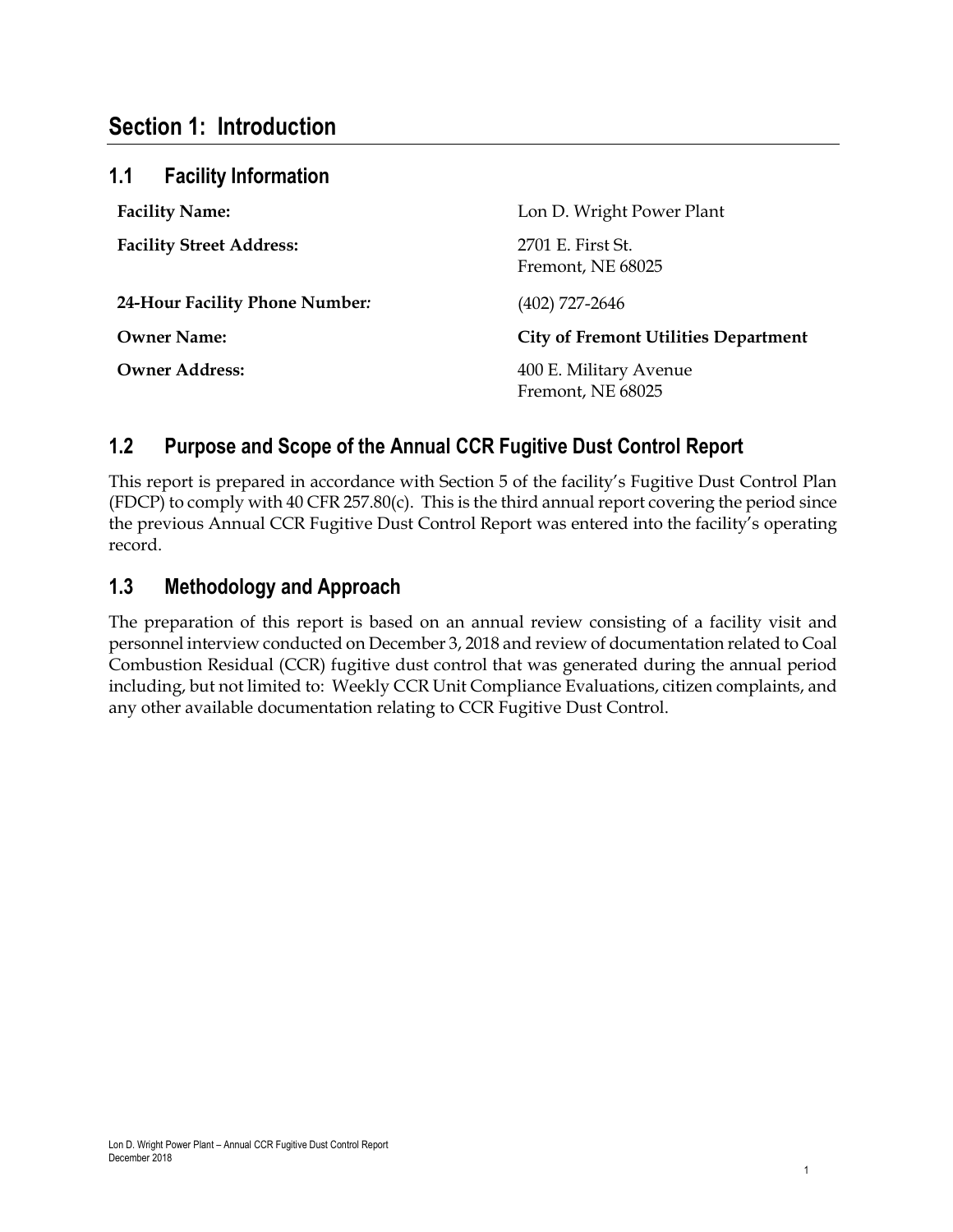### **Section 2: Implementation of the FDCP and Annual Period Results**

Procedures outlined in subsection 3.2 of the FDCP include CCR conditioning, personnel training and communications, routine evaluation of affected areas, contractor communications, and citizen complaint procedures. Potential control measures identified in subsection 3.3 of the FDCP are implemented as corrective measures when: (1) fugitive CCR dust is observed at the facility or (2) when weather conditions and/or operations activities are such that fugitive CCR dust is likely to occur. The following subsections 2.1 – 2.3 provide the annual period results of the implementation of the FDCP.

#### **2.1 Actions Taken to Control Fugitive CCR Dust**

As noted above, the facility implemented the FDCP to initiate formalized fugitive CCR dust control.

This period, fugitive CCR dust was observed on 10 occasions at the facility and actions to control the fugitive CCR dust were taken as shown in Table 1 below:

| <b>Date</b>        | <b>Wind Direction and</b><br><b>Speed</b> | <b>Actions Taken</b>                                                                                                                                                                          |
|--------------------|-------------------------------------------|-----------------------------------------------------------------------------------------------------------------------------------------------------------------------------------------------|
| January 15, 2018   | NNW, 24 mph                               | Communications with applicable facility staff (fuel handling team)<br>were conducted and ash handling activities were suspended.<br>Water was not applied due to below freezing temperatures. |
| February 19, 2018  | NNW, 15 mph                               | Communications with applicable facility staff (fuel handling team)<br>were conducted and ash handling activities were suspended.<br>Water was not applied due to below freezing temperatures. |
| April 30, 2018     | S. 27 mph                                 | Communications with applicable facility staff (fuel handling team)<br>were conducted, ash handling activities were suspended, and<br>water was applied to access roads and CCR piles.         |
| May 7, 2018        | SSE, 13 mph                               | Communications with applicable facility staff (fuel handling team)<br>were conducted and water was applied to the CCR unit area.                                                              |
| June 1, 2018       | SSW, 14 mph                               | Communications with applicable facility staff (fuel handling team)<br>were conducted and water was applied to the CCR unit area.                                                              |
| July 9, 2018       | <b>SW, 10 mph</b>                         | Communications with applicable facility staff (fuel handling team)<br>were conducted and water was applied to the CCR unit area.                                                              |
| July 16, 2018      | NE, 7 mph                                 | Communications with applicable facility staff (fuel handling team)<br>were conducted and water was applied to the CCR unit area.                                                              |
| August 27, 2018    | SSE, 15 mph                               | Communications with applicable facility staff (fuel handling team)<br>were conducted and water was applied to the CCR unit area.                                                              |
| September 24, 2018 | SE, 10 mph                                | Communications with applicable facility staff (fuel handling team)<br>were conducted and water was applied to the CCR unit area.                                                              |
| October 29, 2018   | S, 18 mph                                 | Communications with applicable facility staff (fuel handling team)<br>were conducted and water was applied to the CCR unit area.                                                              |

**TABLE 1 Fugitive CCR Dust Observations**

Although no observation of fugitive CCR dust was recorded, additional monitoring of the CCR areas was performed as proactive measures on July 23 and November 19 due to expectations of moderate